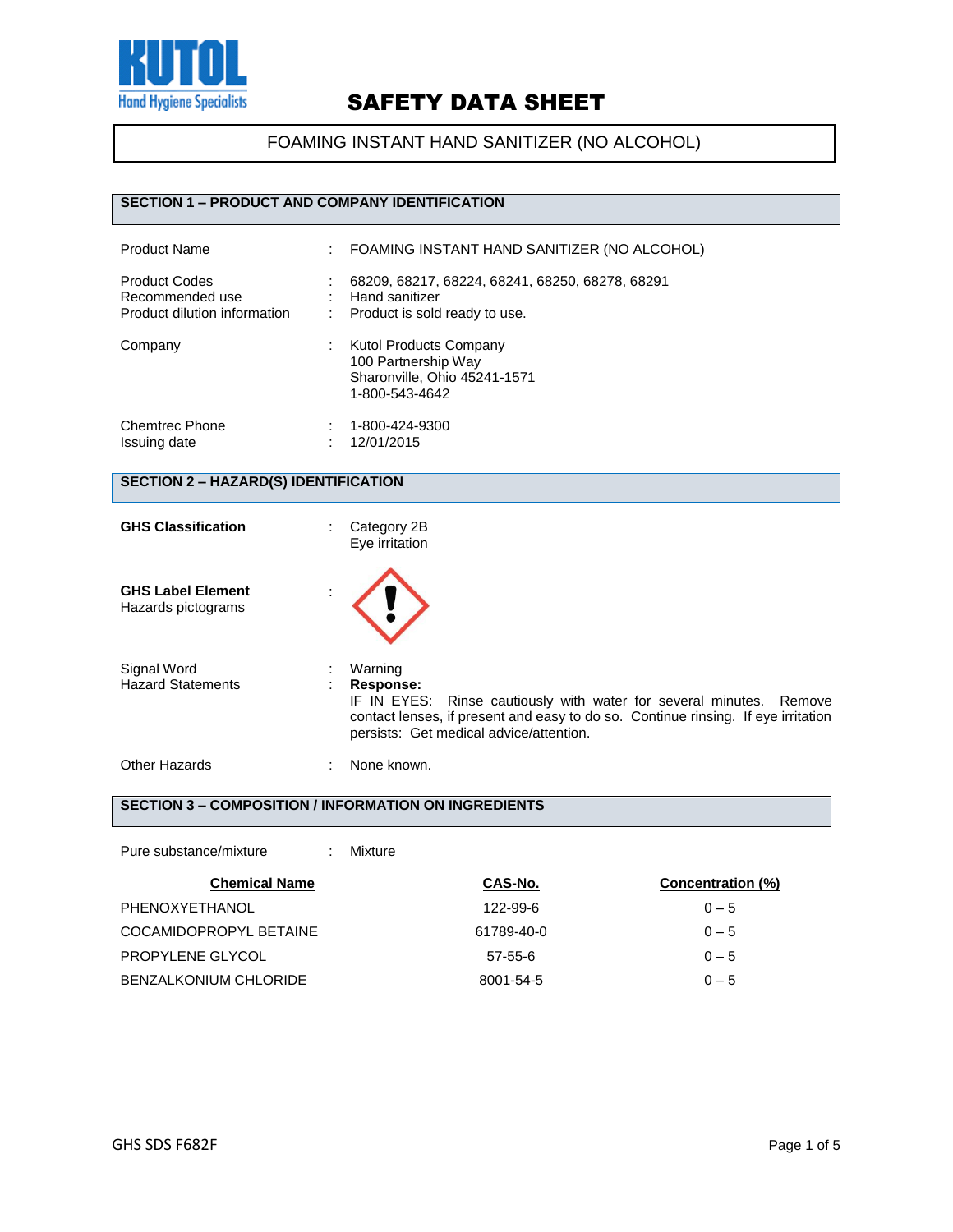

### FOAMING INSTANT HAND SANITIZER (NO ALCOHOL)

#### **SECTION 4 – FIRST AID MEASURES**

| In case of eye contact<br>In case of skin contact | ÷. | Flush eyes under eyelids with plenty of cool water for at least 15 minutes. If<br>irritation persists, seek medical/advice attention.<br>If irritation persists, wash with water. |
|---------------------------------------------------|----|-----------------------------------------------------------------------------------------------------------------------------------------------------------------------------------|
| If ingested                                       |    | Contact a physician or Poison Control Center immediately. Do not induce<br>vomiting never give anything by mouth to an unconscious person.                                        |
| If inhaled                                        |    | Get medical attention if symptoms occur.                                                                                                                                          |
| Protection of first-aiders                        |    | No special precautions are necessary.                                                                                                                                             |
| Notes to physicians                               |    | Treat symptomatically.                                                                                                                                                            |

#### **SECTION 5 – FIRE-FIGHTING MEASURES**

| Suitable extinguishing media                      | ÷. | Use extinguishing measures that are appropriate to local circumstances and<br>the surrounding environment.                                                                          |
|---------------------------------------------------|----|-------------------------------------------------------------------------------------------------------------------------------------------------------------------------------------|
| Unsuitable extinguishing<br>media                 |    | None known.                                                                                                                                                                         |
| Specific hazards during<br>firefighting           |    | No flammable or combustible.                                                                                                                                                        |
| Hazardous combustions<br>products                 | ٠  | Carbon oxides                                                                                                                                                                       |
| Special protective equipment<br>for fire-fighters |    | Use personal protective equipment.                                                                                                                                                  |
| Specific extinguishing<br>methods                 |    | Fire residues and contaminated fire extinguishing water must be disposed of<br>in accordance with local regulations. In the event of fire and/or explosion do<br>not breathe fumes. |

### **SECTION 6 – ACCIDENTAL RELEASE MEASURES**

| Personal precautions<br>Environmental precautions | No special measures required.<br>Avoid contact of large amounts of spilled material runoff with soil and<br>surface waterways. |
|---------------------------------------------------|--------------------------------------------------------------------------------------------------------------------------------|
| Methods of cleaning up                            | Absorb with inert material. Use a water rinse for final clean-up.                                                              |

### **SECTION 7 – HANDLING AND STORAGE**

| Handling | Wash hands after handling.                                    |
|----------|---------------------------------------------------------------|
| Storage  | Keep out of reach of children. Keep container tightly closed. |
|          | Store between 32 to 122 degrees F.                            |

### **SECTION 8 – EXPOSURE CONTROLS / PERSONAL PROTECTION**

Ingredients with workplace control parameters.

| <b>Ingredients</b>      | CAS-No. | Form of exposure | <b>Permissible Concentration</b> | <b>Basis</b> |
|-------------------------|---------|------------------|----------------------------------|--------------|
| <b>PROPYLENE GLYCOL</b> | 57-55-6 | TWA              | 10 mg/m3                         | NIOSH WEEL   |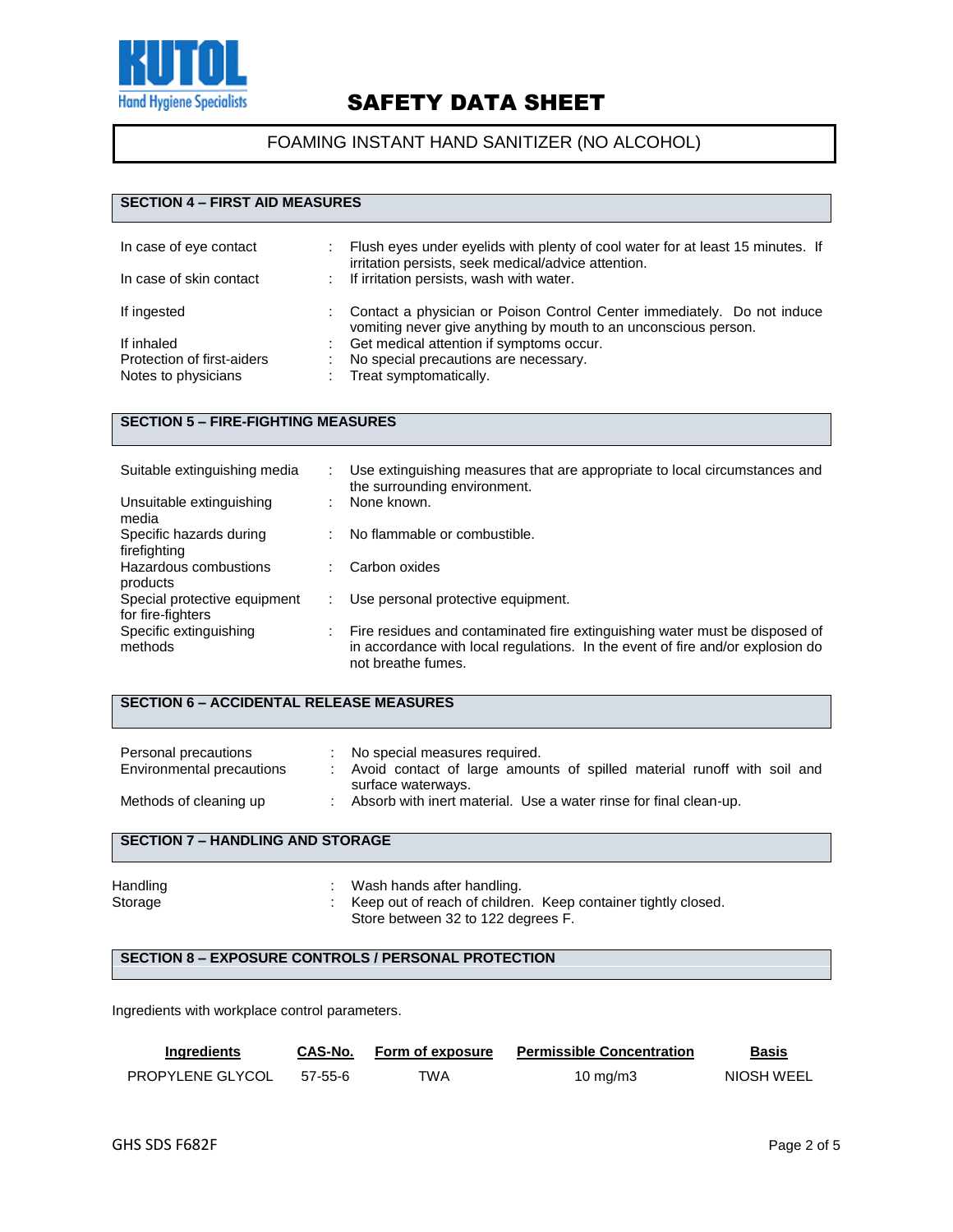

#### FOAMING INSTANT HAND SANITIZER (NO ALCOHOL)

| Engineering measures | Good general ventilation should be sufficient to control workers exposure to<br>airborne contamination. |
|----------------------|---------------------------------------------------------------------------------------------------------|
| Personal protection  |                                                                                                         |
| Eyes                 | Eye protection should be used when splashing may occur.                                                 |
| Hands                | No protective equipment is needed under normal use.                                                     |
| Skin                 | No protective equipment is needed under normal use.                                                     |
| Respiratory          | No protective equipment is needed under normal use.                                                     |

#### **SECTION 9 – PHYSICAL AND CHEMICAL PROPERTIES**

Appearance: Clear liquid **Accord Entity Clear liquid** Upper/lower flammability limits: N/A Odor: Linen fragrance Vapor pressure: N/A Odor Threshold: No data available Vapor density: N/A<br>
ph: 9.0 typical Capaca Relative density: No ph: 9.0 typical **phenomical Relative density:** No data available.<br>
Melting point/freezing point: N/A **Relative Solubility (ies):** No data available. Melting point/freezing point: N/A Solubility (ies): No data available.<br>
Initial boiling and boiling range: N/A Partition coefficient: n-octanol/wat Flash point: N/A<br>
Evaporation rate: <1 (a) Auto ignition temperature: N/A<br>
Decomposition temperature: N Flammability (solid, gas): No data available

Initial boiling and boiling range: N/A Partition coefficient: n-octanol/water: No data available.<br>Flash point: N/A Auto ignition temperature: N/A Decomposition temperature: No data available.<br>Viscosity: 75,000 @ 77 F; 25 C

#### **SECTION 10 – STABILITY AND REACTIVITY**

| Stability<br>Possibility of hazardous<br>reactions                                   | t i | The product is stable under normal conditions.<br>No dangerous reaction is known under conditions of normal use. |
|--------------------------------------------------------------------------------------|-----|------------------------------------------------------------------------------------------------------------------|
| Conditions to avoid<br>Incompatible materials<br>Hazardous decomposition<br>products |     | None known.<br>None known.<br>Carbon oxides                                                                      |

#### **SECTION 11 – TOXICOLOGICAL INFORMATION**

| Information on likely routines | Inhalation, eye contact, skin contact. |
|--------------------------------|----------------------------------------|
| of exposure                    |                                        |

| <b>Potential Health Effects</b> |                                                               |
|---------------------------------|---------------------------------------------------------------|
| Eyes                            | : Cause of irritation.                                        |
| <b>Skin</b>                     | Health injuries are not known or expected under normal use.   |
| Ingestion                       | Health injuries are not known or expected under normal use.   |
| Inhalation                      | : Health injuries are not known or expected under normal use. |
| Chronic exposure                | : Health injuries are not known or expected under normal use. |
|                                 |                                                               |

#### **Experience with Human Exposure**

| Eye contact  | Redness, irritation.             |
|--------------|----------------------------------|
| Skin contact | : No symptoms known or expected. |
| Ingestion    | No symptoms known or expected.   |
| Inhalation   | No symptoms known or expected.   |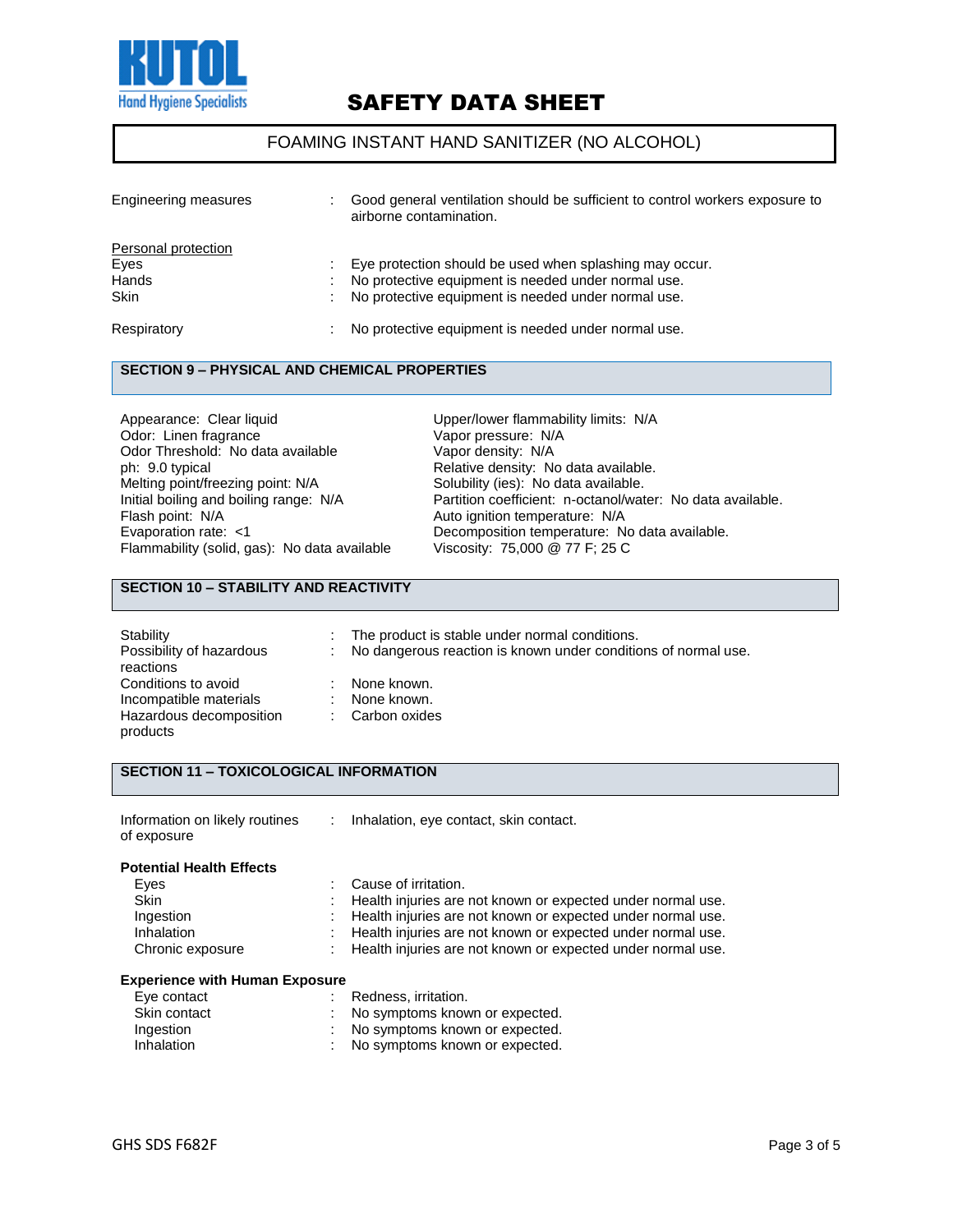

### FOAMING INSTANT HAND SANITIZER (NO ALCOHOL)

| <b>Toxicity</b>                      |                                                                                                                                                                 |
|--------------------------------------|-----------------------------------------------------------------------------------------------------------------------------------------------------------------|
| Acute oral toxicity                  | Acute toxicity estimate: >5,000 mg/kg                                                                                                                           |
| Acute inhalation toxicity            | No data available                                                                                                                                               |
| Acute dermal toxicity                | Acute toxicity estimate: >5,000 mg/kg                                                                                                                           |
| Skin corrosion/irritation            | No data available                                                                                                                                               |
| Serious eye damage/eye<br>irritation | Mild eye irritation.                                                                                                                                            |
| Respiratory or skin<br>sensitization | No data available.                                                                                                                                              |
| Carcinogenicity                      |                                                                                                                                                                 |
| IARC                                 | No component of this product present at levels greater than or equal to 0.1%<br>is identified as a probable, possible or confirmed human carcinogen by<br>IARC. |
| <b>OSHA</b>                          | No ingredient of this product presents at levels greater than or equal to 0.1%<br>is identified as a carcinogen or potential carcinogen by OSHA.                |
| <b>NTP</b>                           | No ingredient of this product present at levels greater than or equal to 0.1%<br>is identified as a known or anticipated carcinogen by NTP.                     |

| <b>SECTION 12 - ECOLOGICAL INFORMATION</b>  |  |                                                                                                                                                                                                                                                                                                      |  |
|---------------------------------------------|--|------------------------------------------------------------------------------------------------------------------------------------------------------------------------------------------------------------------------------------------------------------------------------------------------------|--|
| <b>Ecological Tests</b>                     |  | Data is not available.                                                                                                                                                                                                                                                                               |  |
| Environmental Impact                        |  | The product ingredients are expected to be safe for the environment at the<br>concentrations predicted under normal use and accidental spill scenarios.<br>Packaging components are compatible with the conventional solid waste<br>management practices.                                            |  |
| <b>SECTION 13 - DISPOSAL CONSIDERATIONS</b> |  |                                                                                                                                                                                                                                                                                                      |  |
| Disposal methods                            |  | The product should not be allowed to enter drains, water courses or the soil.<br>When possible recycling is preferred to disposal or incineration. If recycling<br>is not practicable, dispose of in compliance with local regulations. Dispose<br>of wastes in an approved waste disposal facility. |  |
| Disposal considerations                     |  | Dispose of as unused product. Empty containers should be taken to an<br>approved waste handling site for recycling or disposal. Do not reuse empty<br>containers.                                                                                                                                    |  |
| <b>SECTION 14 - TRANSPORT INFORMATION</b>   |  |                                                                                                                                                                                                                                                                                                      |  |

Certain shipping modes or package sizes may have exceptions from the transport regulations. The classification provided may not reflect those exceptions and may not apply to all shipping modes or package sizes. The shipper / consignor / sender are responsible to ensure that the packaging, labeling, and markings are in compliance with the selected mode of transport.